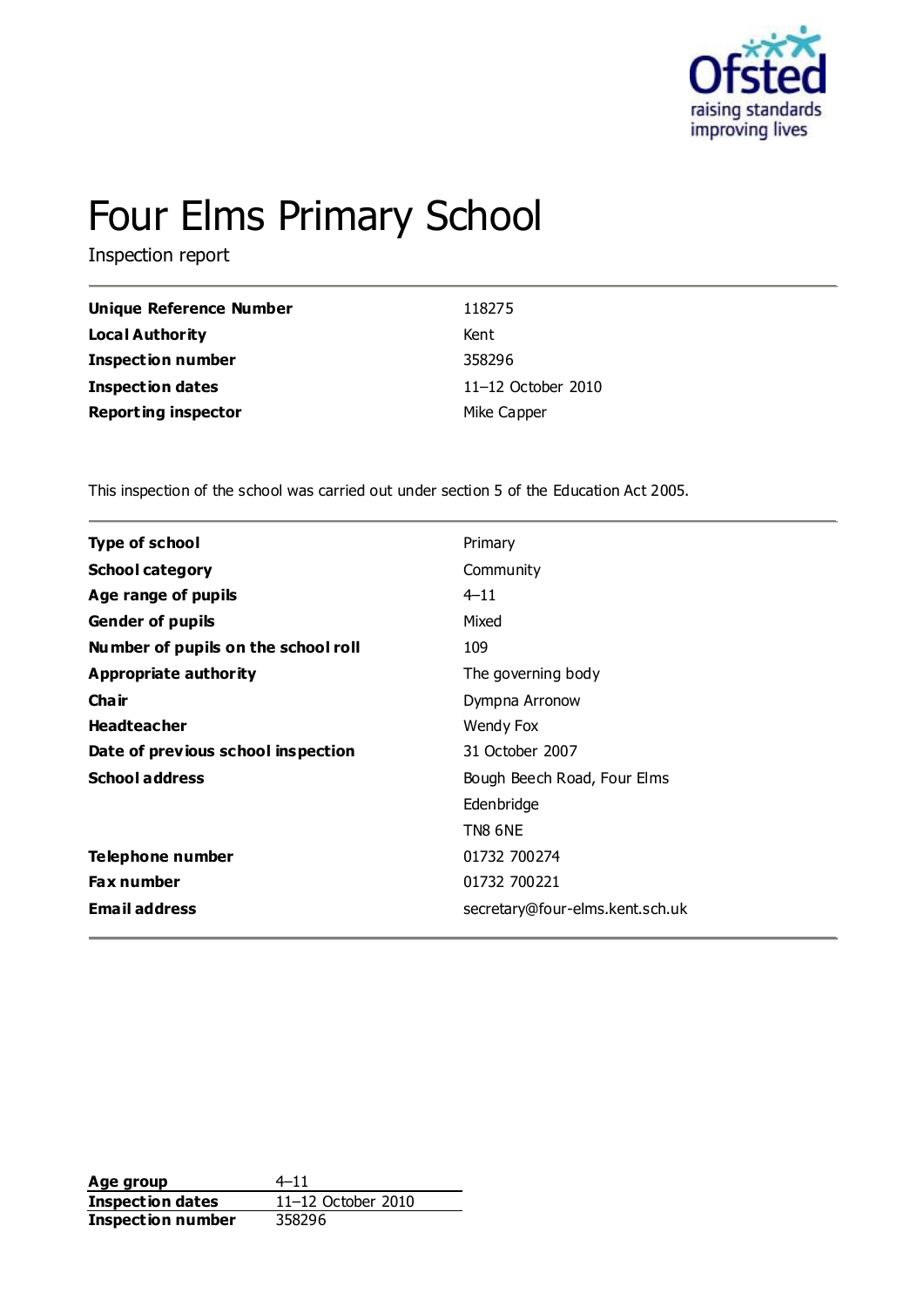The Office for Standards in Education, Children's Services and Skills (Ofsted) regulates and inspects to achieve excellence in the care of children and young people, and in education and skills for learners of all ages. It regulates and inspects childcare and children's social care, and inspects the Children and Family Court Advisory Support Service (Cafcass), schools, colleges, initial teacher training, work-based learning and skills training, adult and community learning, and education and training in prisons and other secure establishments. It assesses council children's services, and inspects services for looked after children, safeguarding and child protection.

Further copies of this report are obtainable from the school. Under the Education Act 2005, the school must provide a copy of this report free of charge to certain categories of people. A charge not exceeding the full cost of reproduction may be made for any other copies supplied.

If you would like a copy of this document in a different format, such as large print or Braille, please telephone 0300 1234 234, or email **[enquiries@ofsted.gov.uk](mailto:enquiries@ofsted.gov.uk)**.

You may copy all or parts of this document for non-commercial educational purposes, as long as you give details of the source and date of publication and do not alter the documentation in any way.

To receive regular email alerts about new publications, including survey reports and school inspection reports, please visit our website and go to 'Subscribe'.

Royal Exchange Buildings St Ann's Square Manchester M2 7LA T: 0300 1234 234 Textphone: 0161 618 8524 E: **[enquiries@ofsted.gov.uk](mailto:enquiries@ofsted.gov.uk)**

W: **[www.ofsted.gov.uk](http://www.ofsted.gov.uk/)**

© Crown copyright 2010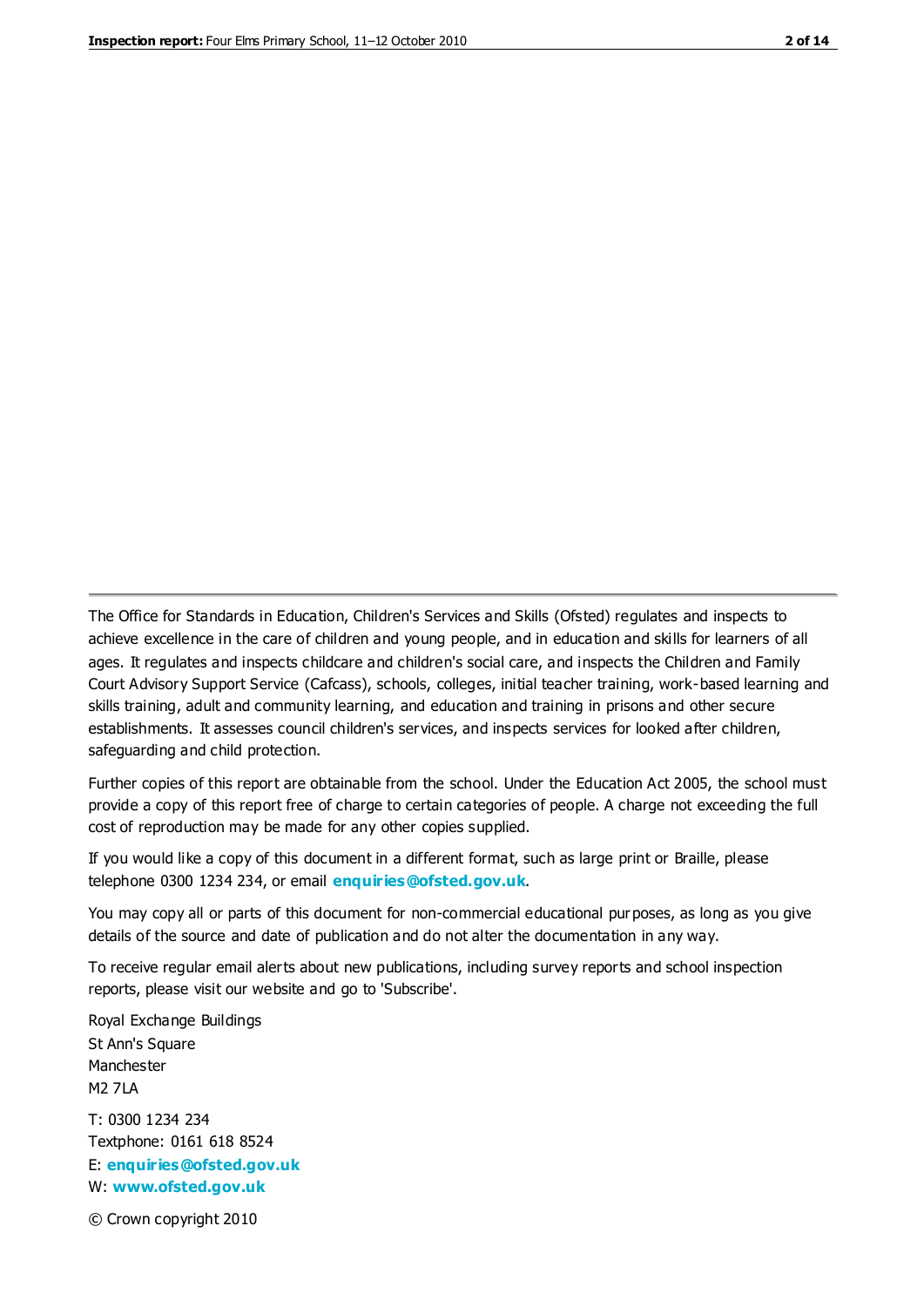# **Introduction**

This inspection was carried out by two additional inspectors. Inspectors observed 11 lessons with five teachers being seen. Meetings were held with parents and carers, members of the governing body, staff and groups of pupils. The inspectors observed the school's work and looked at school documentation, including teachers' planning, assessment information, safeguarding polices and samples of pupils' work. Inspectors analysed 58 questionnaires from parents and carers, six from staff and 57 from pupils in Years 3 to 6.

The inspection team reviewed many aspects of the school's work. It looked in detail at a number of key areas.

- Pupils' progress in mathematics across the school.
- The effectiveness of teaching at meeting differing needs in mixed-age classes, particularly for the more able.
- Pupils' attendance, responsibility-taking and their knowledge of how to improve their work.
- The impact of staff changes on pupils' learning.

# **Information about the school**

This smaller than average-sized primary school takes some pupils from the local village but the majority come from the nearby town of Edenbridge. The proportion of pupils identified as having special educational needs and/or disabilities is broadly average. Most of these pupils have speech and language, and specific learning difficulties. The proportion of pupils known to be eligible for free school meals is below average. Children in the Early Years Foundation Stage are taught in a Reception class, alongside some Year 1 pupils.

The school has a number of awards, including Healthy School accreditation and Eco-School status and holds the bronze award for modern foreign languages.

There have been significant changes in staff since the last inspection with almost all teachers newly arrived since then.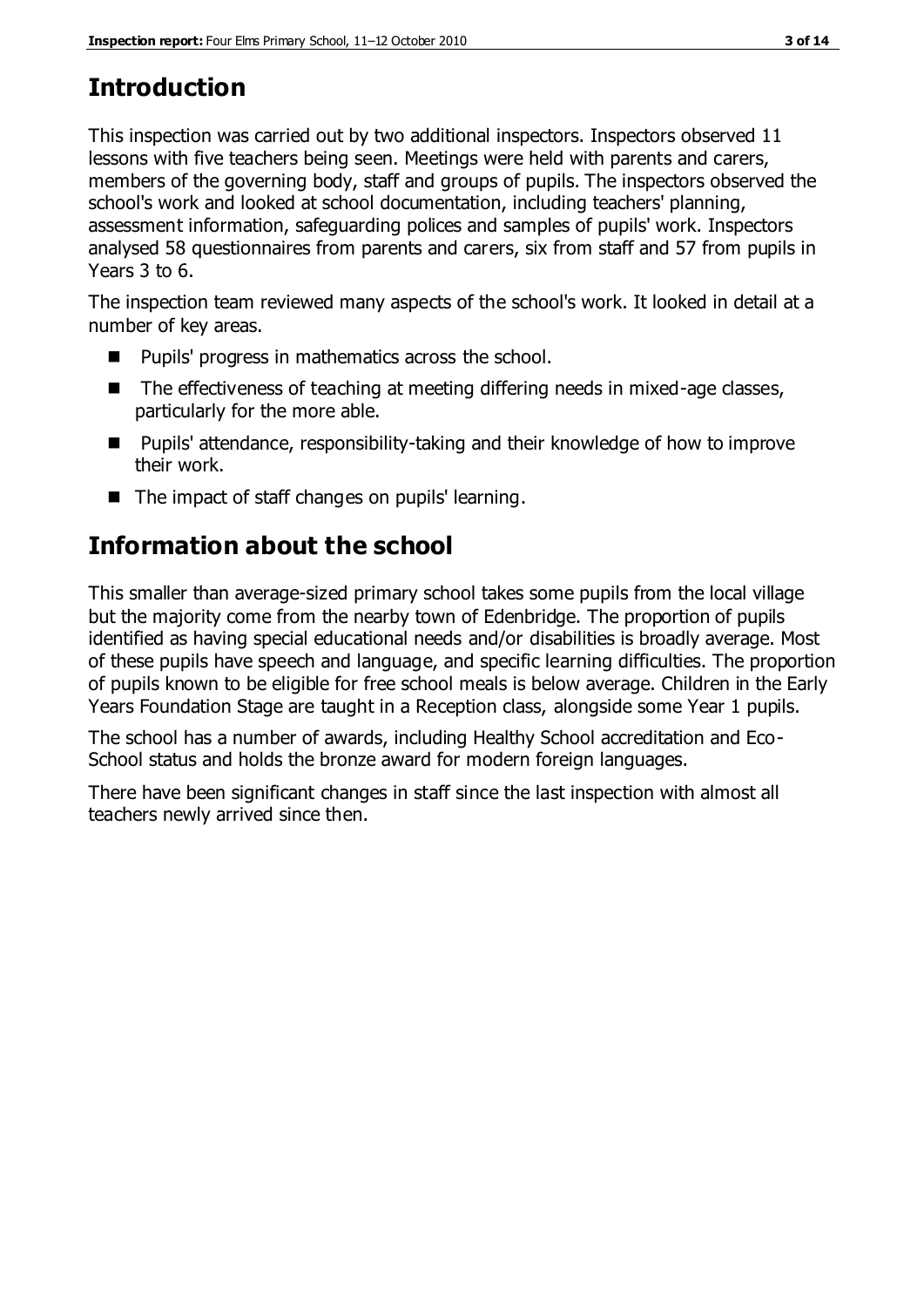**Inspection grades: 1 is outstanding, 2 is good, 3 is satisfactory, and 4 is inadequate** Please turn to the glossary for a description of the grades and inspection terms

# **Inspection judgements**

| Overall effectiveness: how good is the school?  |  |
|-------------------------------------------------|--|
| The school's capacity for sustained improvement |  |

## **Main findings**

This is a good school where pupils flourish socially. There has been a concerted effort since the last inspection to improve the quality of teaching and this has been highly effective. Staff changes have been managed extremely well and have had a positive effect on pupils' learning, with teaching now consistently good across the school. Consequently, pupils' achievement is good, and attainment, which has been rising across the school, is now above average by the end of Year 6.

Children get off to a good start in the Early Years Foundation Stage where they are taught well. Pupils then make good progress in English and mathematics in the rest of the school because there is good challenge for all, including the more able. The linking of subjects together has helped to make writing purposeful and this has helped to improve progress. In science, where progress is satisfactory, some topics are not studied in sufficient detail. In addition, teachers do not always expect enough of the pupils in their written science work.

Pupils are very good ambassadors for the school. They learn values such as politeness and good manners, and contribute well to the community. Pupils keenly take responsibility and are given a good voice in school life through the school council and class forums. Pupils are well cared for and this helps them to feel very safe. They thoroughly enjoy school, and this is reflected in improving rates of attendance which are now broadly average. The school has successfully ensured that the vast majority of parents and carers now understand the negative effect on the learning of their children if they miss school without good reason.

The school makes a satisfactory contribution to community cohesion. Pupils raise funds for a school in South Africa, visit different places of worship and take a good part in local events such as art competitions in the museum. However, pupils have only a limited knowledge of the cultural diversity of the United Kingdom and beyond, and not all appreciate the value of learning about this.

The school is successful and has improved so much because the headteacher has created an ethos in which pupils and staff feel valued and respected. There is a good understanding of the school's priorities for development based on good systems for checking effectiveness. The school has successfully demonstrated that it has a good capacity to improve further in the way that leaders have improved provision since the last inspection. There has been a good pace to change, and both teaching and pupils' progress and attainment are much improved.

The school engages extremely well with parents and carers. Projects such as a 'Dad's week' ensure that parents are fully involved in the life of the school and helps them to make a very positive contribution to their children's learning.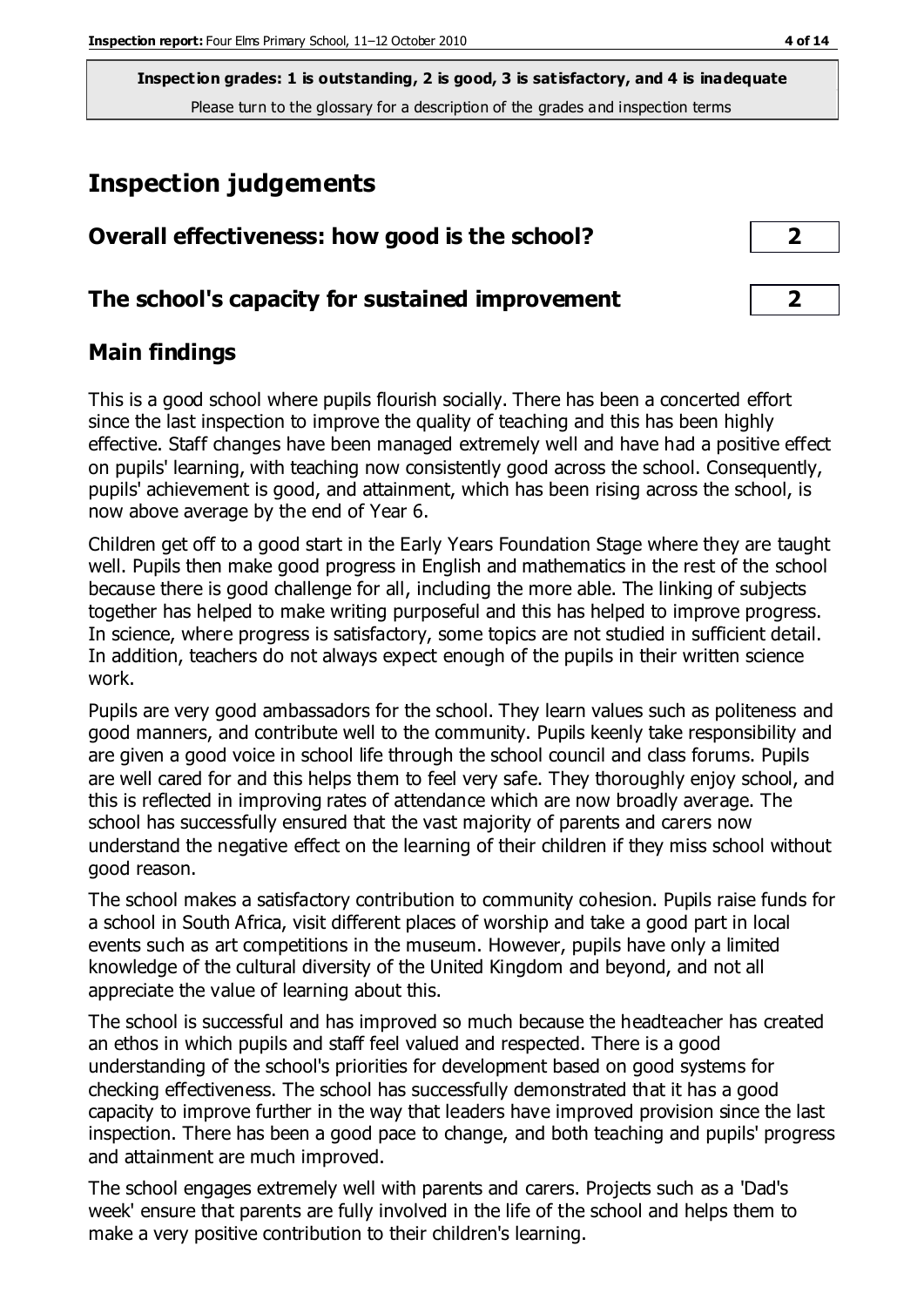**Inspection grades: 1 is outstanding, 2 is good, 3 is satisfactory, and 4 is inadequate** Please turn to the glossary for a description of the grades and inspection terms

#### **What does the school need to do to improve further?**

- Improve pupils' progress in science by ensuring that topics are covered in sufficient detail and that teachers always expect enough of the pupils in their written science work. (by July 2011)
- Strengthen the school's contribution to community cohesion by giving pupils more opportunities to learn about and appreciate the cultural diversity of modern British society. (by July 2011)

#### **Outcomes for individuals and groups of pupils 2**

Although there is some variation from year to year, few children are working at the levels expected for their age when they start school in the Reception Year. From these relatively low starting points, pupils' achievement is good, ensuring that they are well prepared for the next stage of their education. Pupils' thorough enjoyment of school and their good behaviour contribute well to the good progress and attainment that is seen in most lessons. In a good numeracy lesson, pupils made good progress as they explored the differences between decimal numbers. They showed great interest and were keen to do well because work was interesting and was made purposeful through the effective use of computers. In a good literacy lesson, pupils keenly explored ideas for themselves, building on their knowledge of Greek myths to describe a character. They extended their literacy skills well because work was practical and engaging, and was successfully linked to a history topic. When progress slows, pupils are less well engaged in their learning and their concentration then slips. For example, when pupils were working on addition skills, some became fidgety because the teacher talked for too long at the start of the lesson.

Pupils with special educational needs and/or disabilities learn quickly in most lessons. They are keen to learn and work hard, and they make good progress in improving basic skills. Those pupils identified as more-able learners also make good progress in English and mathematics because of the challenging work they are given.

Pupils become responsible young citizens. They are sociable and articulate, and work hard, although they do not always present their work neatly enough, especially in science. Pupils are kind and caring, but they have only a limited knowledge of cultures other than their own. Pupils keenly adopt healthy lifestyles and this is reflected in the school's Healthy School accreditation. Pupils take part in a good number of sports and sometimes grow and cook their own food.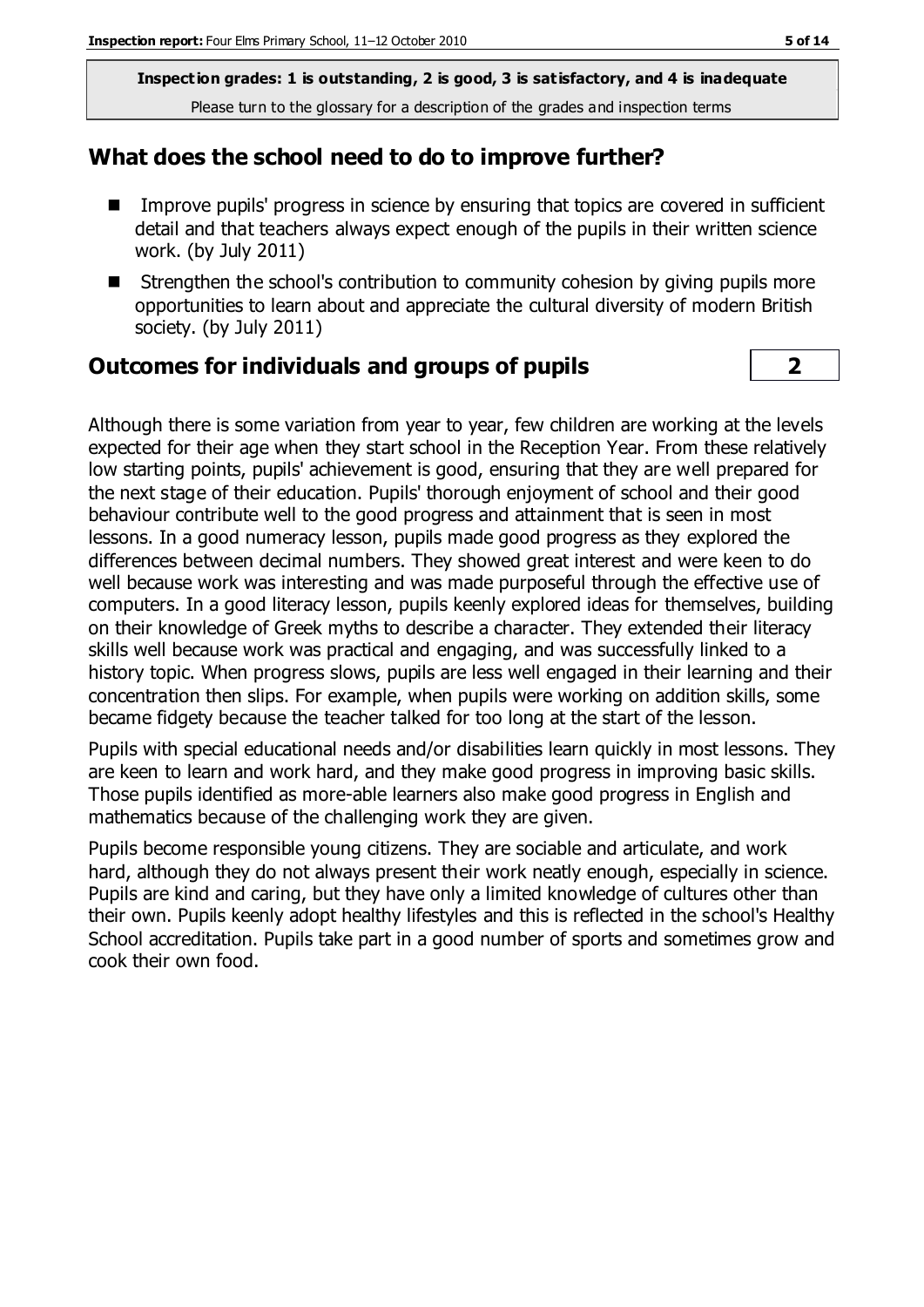# **Inspection grades: 1 is outstanding, 2 is good, 3 is satisfactory, and 4 is inadequate**

Please turn to the glossary for a description of the grades and inspection terms

#### These are the grades for pupils' outcomes

| Pupils' achievement and the extent to which they enjoy their learning                                                     | $\overline{2}$          |
|---------------------------------------------------------------------------------------------------------------------------|-------------------------|
| Taking into account:<br>Pupils' attainment <sup>1</sup>                                                                   | 2                       |
| The quality of pupils' learning and their progress                                                                        | $\mathfrak{D}$          |
| The quality of learning for pupils with special educational needs and/or disabilities<br>and their progress               | 2                       |
| The extent to which pupils feel safe                                                                                      | $\overline{\mathbf{2}}$ |
| Pupils' behaviour                                                                                                         | 2                       |
| The extent to which pupils adopt healthy lifestyles                                                                       | 2                       |
| The extent to which pupils contribute to the school and wider community                                                   | $\mathbf{2}$            |
| The extent to which pupils develop workplace and other skills that will contribute to<br>their future economic well-being | $\overline{\mathbf{2}}$ |
| Taking into account:<br>Pupils' attendance <sup>1</sup>                                                                   | 3                       |
| The extent of pupils' spiritual, moral, social and cultural development                                                   | $\overline{\mathbf{2}}$ |

<sup>1</sup> The grades for attainment and attendance are: 1 is high; 2 is above average; 3 is broadly average; and 4 is low

## **How effective is the provision?**

Pupils are well cared for and supported, with adults devoting much time to ensuring that school is a happy and safe place to be. As one parent commented, 'Members of staff are always willing to go the extra mile for the children.' Pupils in need of additional support are quickly given it, although this is not always reflected thoroughly enough in paperwork that records actions and their impact.

Teachers make learning interesting by linking subjects together and they use resources imaginatively to bring subjects alive. Teaching assistants make a good contribution to pupils' learning, especially when supporting those with special educational needs and/or disabilities. Although pupils are taught in mixed-age classes, teachers manage this well. This is because there are good systems for assessing pupils' learning in English and mathematics and this information is used to plan what to teach next. However, in science, teachers' expectations are not always high enough and pupils sometimes complete the same piece of written work whatever their ability. Marking and target-setting is thorough and this means that pupils are clear about the next steps in their learning, especially in English where marking is particularly good.

The curriculum is strongly focused on developing basic skills in literacy, numeracy, and information and communication technology. This has contributed immensely to the rise in attainment since the last inspection. However, less time is allowed for other subjects than in most schools and in science, in particular, topics are not studied in sufficient detail.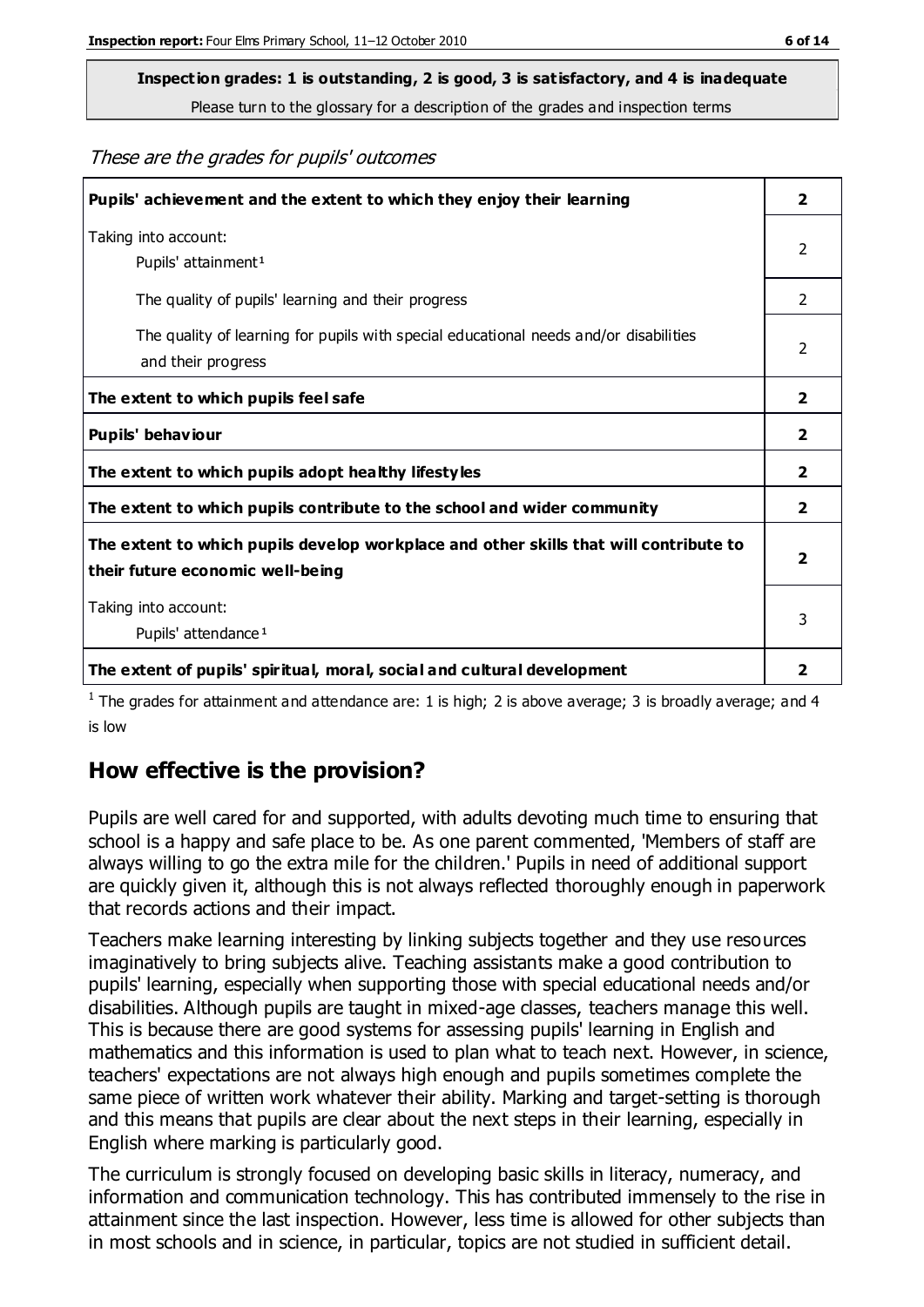**Inspection grades: 1 is outstanding, 2 is good, 3 is satisfactory, and 4 is inadequate** Please turn to the glossary for a description of the grades and inspection terms

The school provides a good range of clubs and visits, which enrich learning and contribute well to pupils' personal development. A recent focus on teaching pupils both in and out of class about the importance of looking after the planet is reflected in the school's Eco-School status. Good partnerships with other schools and groups support pupils' learning effectively. For example, higher-attaining mathematicians benefit from opportunities to attend workshops at a nearby grammar school.

These are the grades for the quality of provision

| The quality of teaching                                                                                    |  |
|------------------------------------------------------------------------------------------------------------|--|
| Taking into account:<br>The use of assessment to support learning                                          |  |
| The extent to which the curriculum meets pupils' needs, including, where relevant,<br>through partnerships |  |
| The effectiveness of care, guidance and support                                                            |  |

## **How effective are leadership and management?**

Senior leaders and the governing body are strongly committed to school improvement and there is no complacency. Their good drive for improvement and their ambitions for what sort of school they want in the future are fully shared by all staff. There is a good understanding of remaining priorities because provision is monitored carefully and action to improve weaknesses is taken quickly. For example, the school has already made a start to strengthening its contribution to community cohesion following a recent audit of provision. There is a detailed action plan and excellent engagement with parents and carers. Additional activities such as a visit to a Gurdwara and a Global Week have already been provided. However, the impact, thus far, on pupils' knowledge of life beyond Four Elms has been relatively limited.

Members of staff are given good training opportunities and good support, and this means that teaching continues to improve. Many subject leaders are new to their roles and they have not had time to have a significant impact. Nevertheless, they are enthusiastic and already have a clear picture of what they would like to improve. The governing body provides good challenge to the school and takes a good part in strategic planning.

The school promotes equality successfully. Leaders carefully check data to ensure that no group is doing less well than others. There is no discrimination because pupils respect each other.

The school has good safeguarding procedures. Adults give safety a high priority and do all they can to minimise risks presented by the need to cross a road to get to the church hall where pupils have lunch.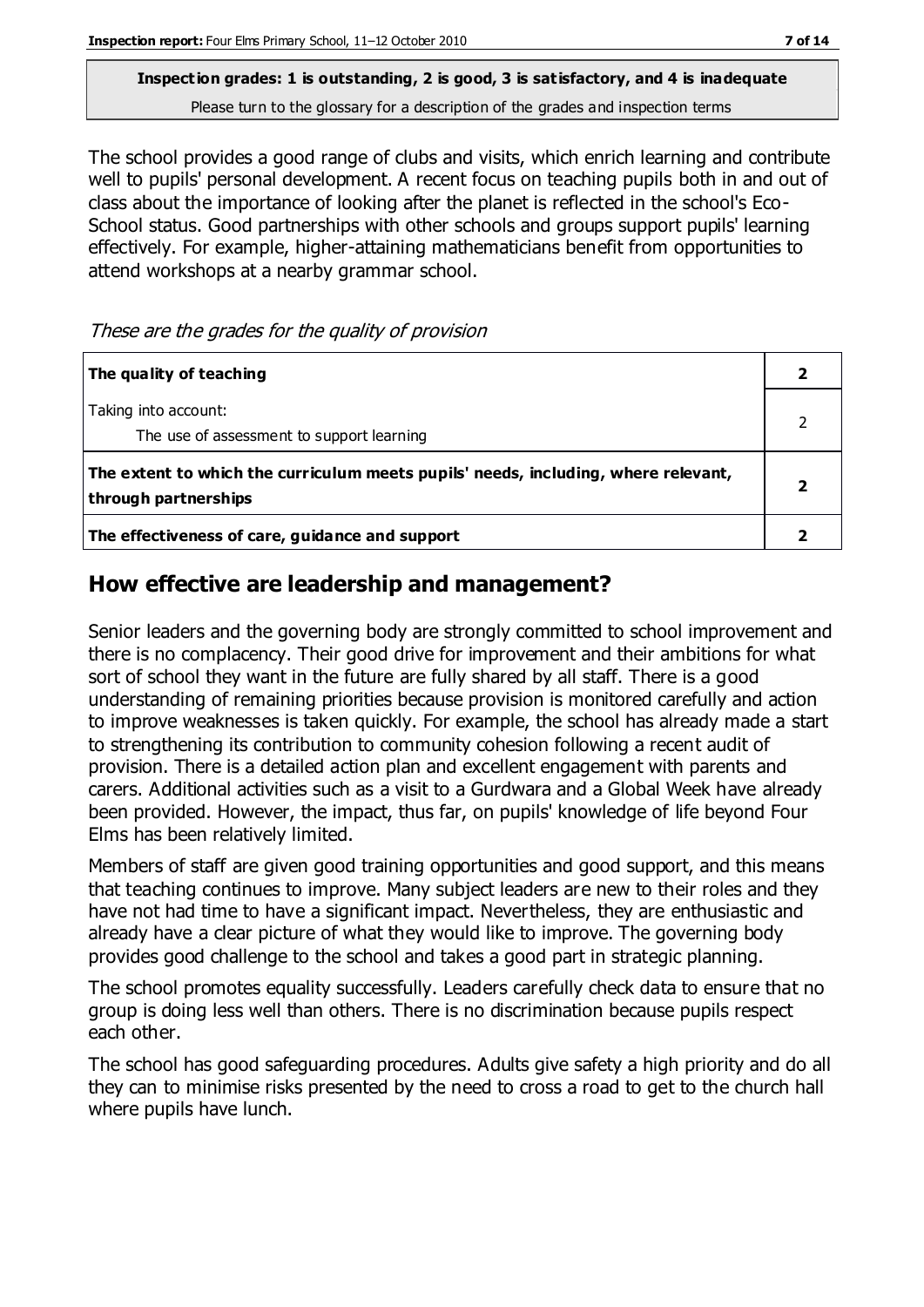**Inspection grades: 1 is outstanding, 2 is good, 3 is satisfactory, and 4 is inadequate**

Please turn to the glossary for a description of the grades and inspection terms

These are the grades for leadership and management

| The effectiveness of leadership and management in embedding ambition and driving<br>improvement                                                                  | 2                       |
|------------------------------------------------------------------------------------------------------------------------------------------------------------------|-------------------------|
| Taking into account:<br>The leadership and management of teaching and learning                                                                                   | 2                       |
| The effectiveness of the governing body in challenging and supporting the<br>school so that weaknesses are tackled decisively and statutory responsibilities met | $\overline{2}$          |
| The effectiveness of the school's engagement with parents and carers                                                                                             | 1                       |
| The effectiveness of partnerships in promoting learning and well-being                                                                                           | $\mathbf{2}$            |
| The effectiveness with which the school promotes equality of opportunity and tackles<br>discrimination                                                           | $\overline{\mathbf{2}}$ |
| The effectiveness of safeguarding procedures                                                                                                                     | $\overline{2}$          |
| The effectiveness with which the school promotes community cohesion                                                                                              | 3                       |
| The effectiveness with which the school deploys resources to achieve value for money                                                                             | 2                       |

## **Early Years Foundation Stage**

Children make good progress in the Early Years Foundation Stage because they are taught well and there is an exciting and interesting curriculum. This means that children's attainment rises to broadly average levels by the end of the Reception Year. Children settle quickly when they start school, developing good confidence and playing together happily. They sensibly self-select where they are going to work and what they are going to do. Adults support this well by planning interesting activities both indoors and outdoors. For example, children show great concentration when they are learning about the properties of water by painting with it, making bubbles and pouring it into different sorts of containers. Although there are some older children in the class, differing needs are met well. Children are successfully encouraged to explore their own ideas, but adults occasionally miss opportunities to move learning on quickly when they are working independently.

Good leadership means that attainment in the Early Years Foundation Stage has been rising. Action planning accurately identifies where improvement is needed and is based on thorough self-evaluation. Work on improving the outdoor area has been effective in improving provision, although some resources, both indoors and outdoors, are old and tatty.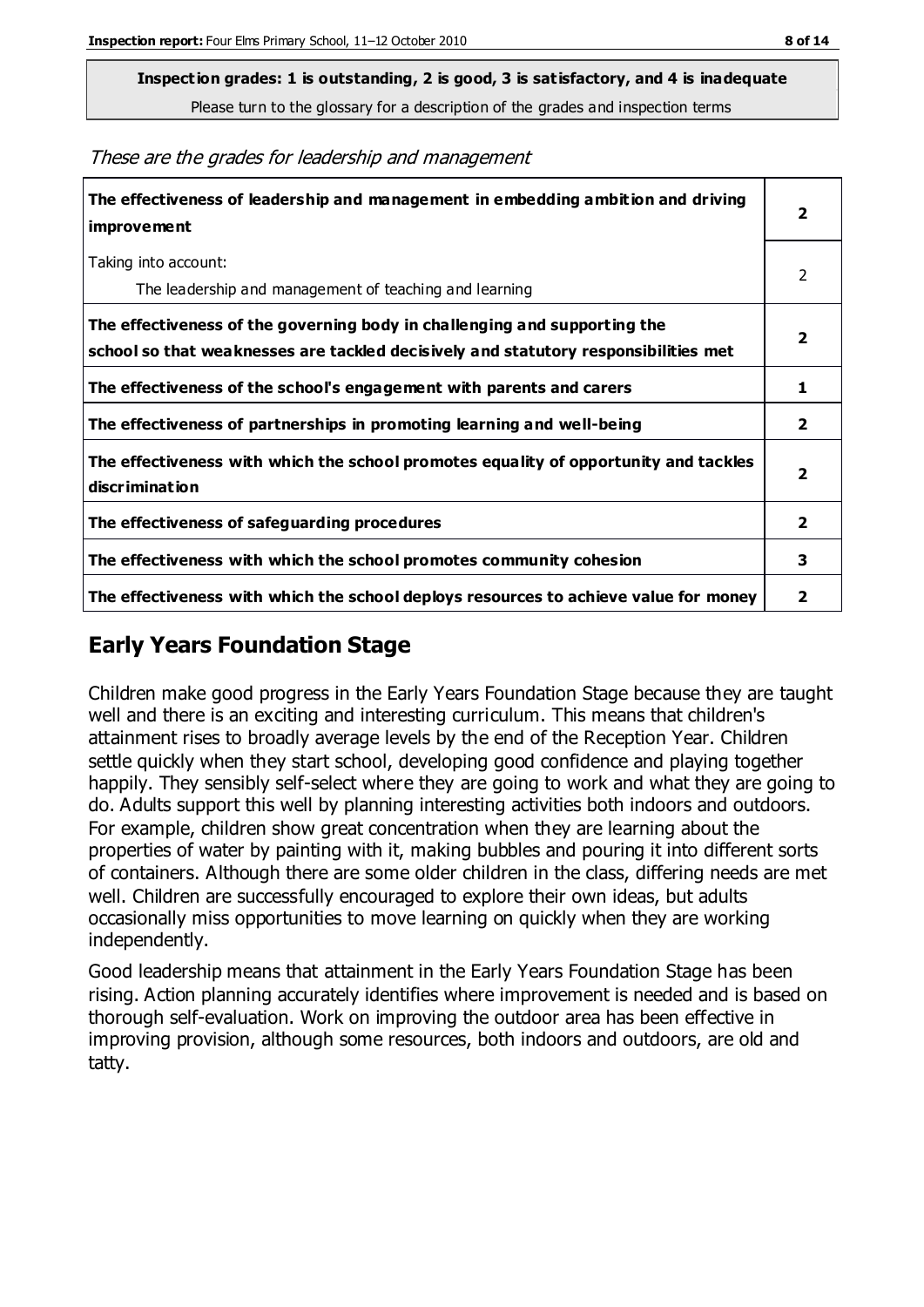**Inspection grades: 1 is outstanding, 2 is good, 3 is satisfactory, and 4 is inadequate**

Please turn to the glossary for a description of the grades and inspection terms

These are the grades for the Early Years Foundation Stage

| Overall effectiveness of the Early Years Foundation Stage                             |  |
|---------------------------------------------------------------------------------------|--|
| Taking into account:<br>Outcomes for children in the Early Years Foundation Stage     |  |
| The quality of provision in the Early Years Foundation Stage                          |  |
| The effectiveness of leadership and management of the Early Years Foundation<br>Stage |  |

## **Views of parents and carers**

There was a high return of questionnaires. Almost all parents and carers are very pleased with all aspects of school's work. Positive comments which successfully capture the key strengths of the school included, 'Our children are well cared for, supported and challenged', 'My child loves school' and 'It seems as though it is like a big family.'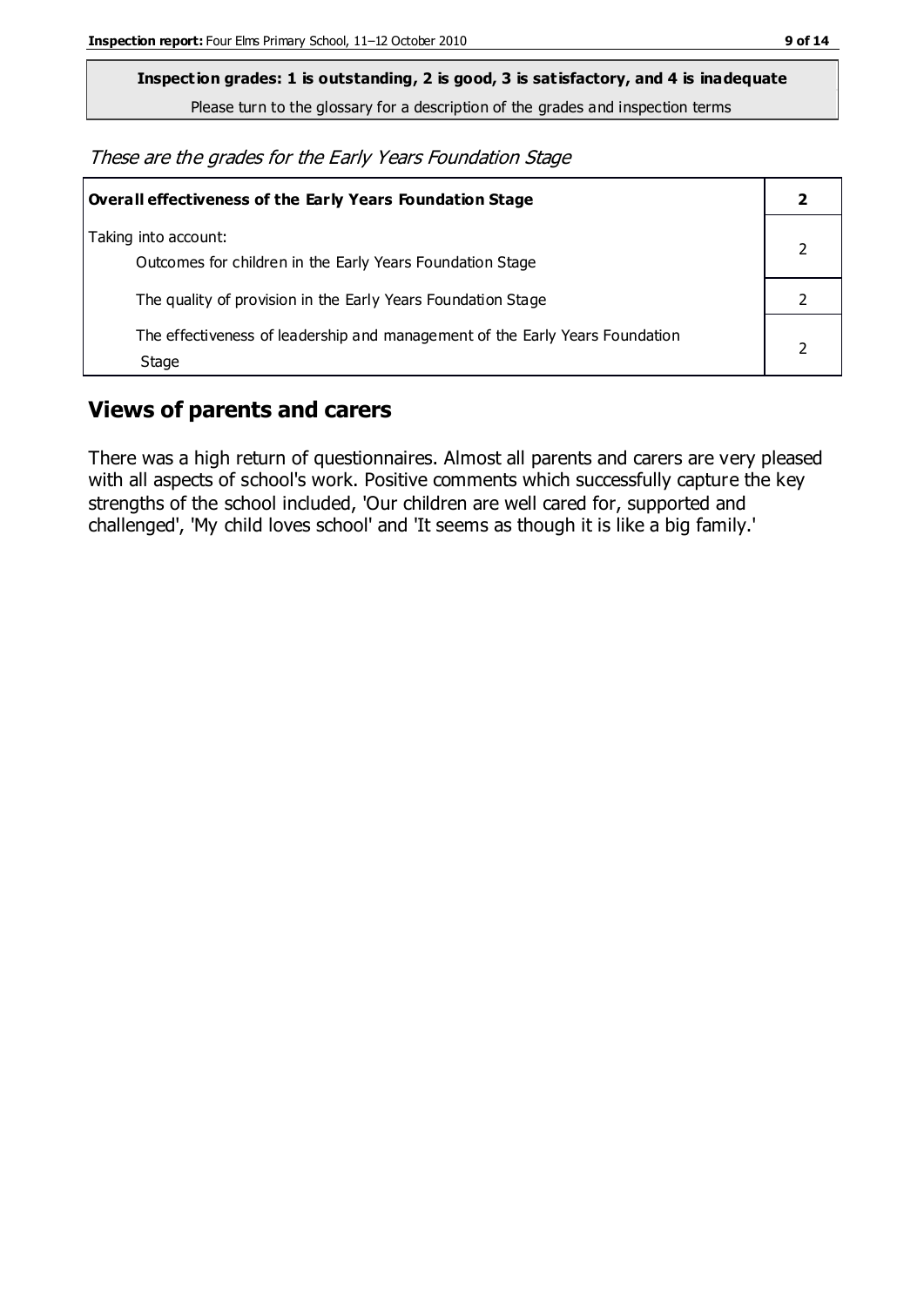#### **Responses from parents and carers to Ofsted's questionnaire**

Ofsted invited all the registered parents and carers of pupils registered at Four Elms Primary School to complete a questionnaire about their views of the school. In the questionnaire, parents and carers were asked to record how strongly they agreed with 13 statements about the school.

The inspection team received 58 completed questionnaires by the end of the on-site inspection. In total, there are 109 pupils registered at the school.

| <b>Statements</b>                                                                                                                                                                                                                                       | <b>Strongly</b><br>agree |               | Agree        |               | <b>Disagree</b> |                | <b>Strongly</b><br>disagree |               |
|---------------------------------------------------------------------------------------------------------------------------------------------------------------------------------------------------------------------------------------------------------|--------------------------|---------------|--------------|---------------|-----------------|----------------|-----------------------------|---------------|
|                                                                                                                                                                                                                                                         | <b>Total</b>             | $\frac{1}{2}$ | <b>Total</b> | $\frac{1}{2}$ | <b>Total</b>    | $\frac{1}{2}$  | <b>Total</b>                | $\frac{1}{2}$ |
| My child enjoys school                                                                                                                                                                                                                                  | 43                       | 74            | 15           | 26            | 0               | 0              | 0                           | $\mathbf 0$   |
| The school keeps my child<br>safe                                                                                                                                                                                                                       | 33                       | 57            | 25           | 43            | 0               | 0              | 0                           | $\pmb{0}$     |
| My school informs me about<br>my child's progress                                                                                                                                                                                                       | 28                       | 48            | 28           | 48            | $\overline{2}$  | 3              | $\mathbf 0$                 | $\mathbf 0$   |
| My child is making enough<br>progress at this school                                                                                                                                                                                                    | 27                       | 47            | 30           | 52            | $\mathbf{1}$    | $\overline{2}$ | $\mathbf 0$                 | $\mathbf 0$   |
| The teaching is good at this<br>school                                                                                                                                                                                                                  | 31                       | 53            | 26           | 45            | $\mathbf{1}$    | $\overline{2}$ | 0                           | $\pmb{0}$     |
| The school helps me to<br>support my child's learning                                                                                                                                                                                                   | 28                       | 48            | 28           | 48            | $\mathbf{1}$    | $\overline{2}$ | $\mathbf 0$                 | $\mathbf 0$   |
| The school helps my child to<br>have a healthy lifestyle                                                                                                                                                                                                | 35                       | 60            | 21           | 36            | $\overline{2}$  | 3              | 0                           | $\pmb{0}$     |
| The school makes sure that<br>my child is well prepared for<br>the future (for example<br>changing year group,<br>changing school, and for<br>children who are finishing<br>school, entering further or<br>higher education, or entering<br>employment) | 28                       | 48            | 22           | 38            | $\mathbf{1}$    | $\overline{2}$ | $\mathbf{0}$                | $\mathbf 0$   |
| The school meets my child's<br>particular needs                                                                                                                                                                                                         | 28                       | 48            | 30           | 52            | 0               | $\mathbf{0}$   | $\mathbf 0$                 | $\mathbf 0$   |
| The school deals effectively<br>with unacceptable behaviour                                                                                                                                                                                             | 25                       | 43            | 32           | 55            | 1               | $\overline{2}$ | 0                           | $\pmb{0}$     |
| The school takes account of<br>my suggestions and concerns                                                                                                                                                                                              | 27                       | 47            | 31           | 53            | 0               | $\pmb{0}$      | 0                           | 0             |
| The school is led and<br>managed effectively                                                                                                                                                                                                            | 28                       | 48            | 29           | 50            | $\mathbf{1}$    | $\overline{2}$ | $\mathbf 0$                 | $\mathbf 0$   |
| Overall, I am happy with my<br>child's experience at this<br>school                                                                                                                                                                                     | 35                       | 60            | 22           | 38            | $\pmb{0}$       | $\mathbf 0$    | 0                           | $\mathbf 0$   |

The table above summarises the responses that parents and carers made to each statement. The percentages indicate the proportion of parents and carers giving that response out of the total number of completed questionnaires. Where one or more parents and carers chose not to answer a particular question, the percentages will not add up to 100%.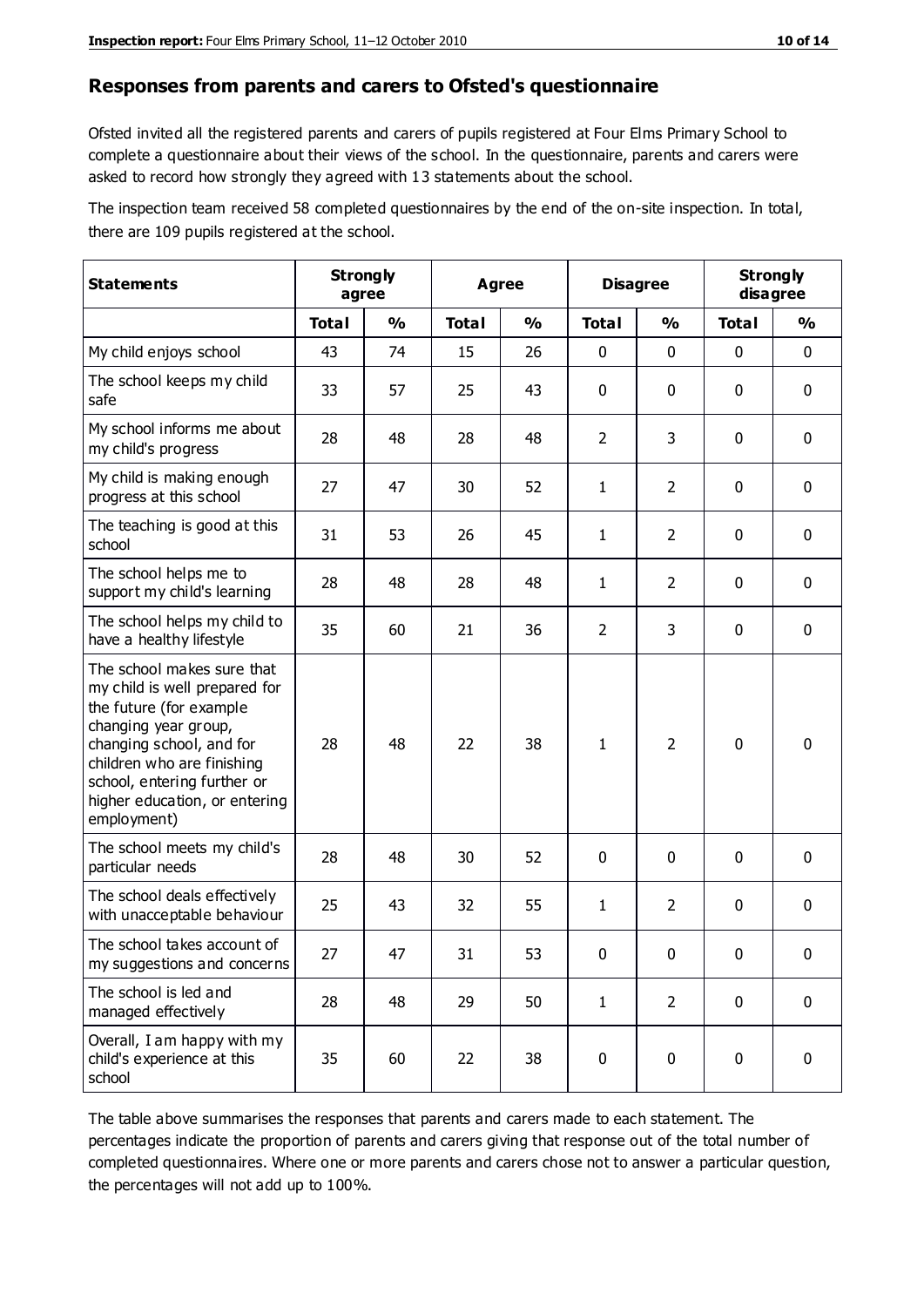## **Glossary**

| Grade   | <b>Judgement</b> | <b>Description</b>                                                                                                                                                                                                            |
|---------|------------------|-------------------------------------------------------------------------------------------------------------------------------------------------------------------------------------------------------------------------------|
| Grade 1 | Outstanding      | These features are highly effective. An outstanding school<br>provides exceptionally well for all its pupils' needs.                                                                                                          |
| Grade 2 | Good             | These are very positive features of a school. A school that<br>is good is serving its pupils well.                                                                                                                            |
| Grade 3 | Satisfactory     | These features are of reasonable quality. A satisfactory<br>school is providing adequately for its pupils.                                                                                                                    |
| Grade 4 | Inadequate       | These features are not of an acceptable standard. An<br>inadequate school needs to make significant improvement<br>in order to meet the needs of its pupils. Ofsted inspectors<br>will make further visits until it improves. |

#### **What inspection judgements mean**

#### **Overall effectiveness of schools**

|                       | Overall effectiveness judgement (percentage of schools) |      |                     |                   |
|-----------------------|---------------------------------------------------------|------|---------------------|-------------------|
| <b>Type of school</b> | <b>Outstanding</b>                                      | Good | <b>Satisfactory</b> | <b>Inadequate</b> |
| Nursery schools       | 58                                                      | 36   | 4                   | 2                 |
| Primary schools       | 8                                                       | 43   | 40                  | 9                 |
| Secondary schools     | 10                                                      | 35   | 42                  | 13                |
| Sixth forms           | 13                                                      | 39   | 45                  | 3                 |
| Special schools       | 33                                                      | 42   | 20                  | 4                 |
| Pupil referral units  | 18                                                      | 40   | 29                  | 12                |
| All schools           | 11                                                      | 42   | 38                  | 9                 |

New school inspection arrangements were introduced on 1 September 2009. This means that inspectors now make some additional judgements that were not made previously.

The data in the table above are for the period 1 September 2009 to 31 March 2010 and are the most recently published data available (see **[www.ofsted.gov.uk](http://www.ofsted.gov.uk/)**). Please note that the sample of schools inspected during the autumn and spring terms 2009/10 was not representative of all schools nationally, as weaker schools are inspected more frequently than good or outstanding schools.

Percentages are rounded and do not always add exactly to 100. Secondary school figures include those that have sixth forms, and sixth form figures include only the data specifically for sixth form inspection judgements.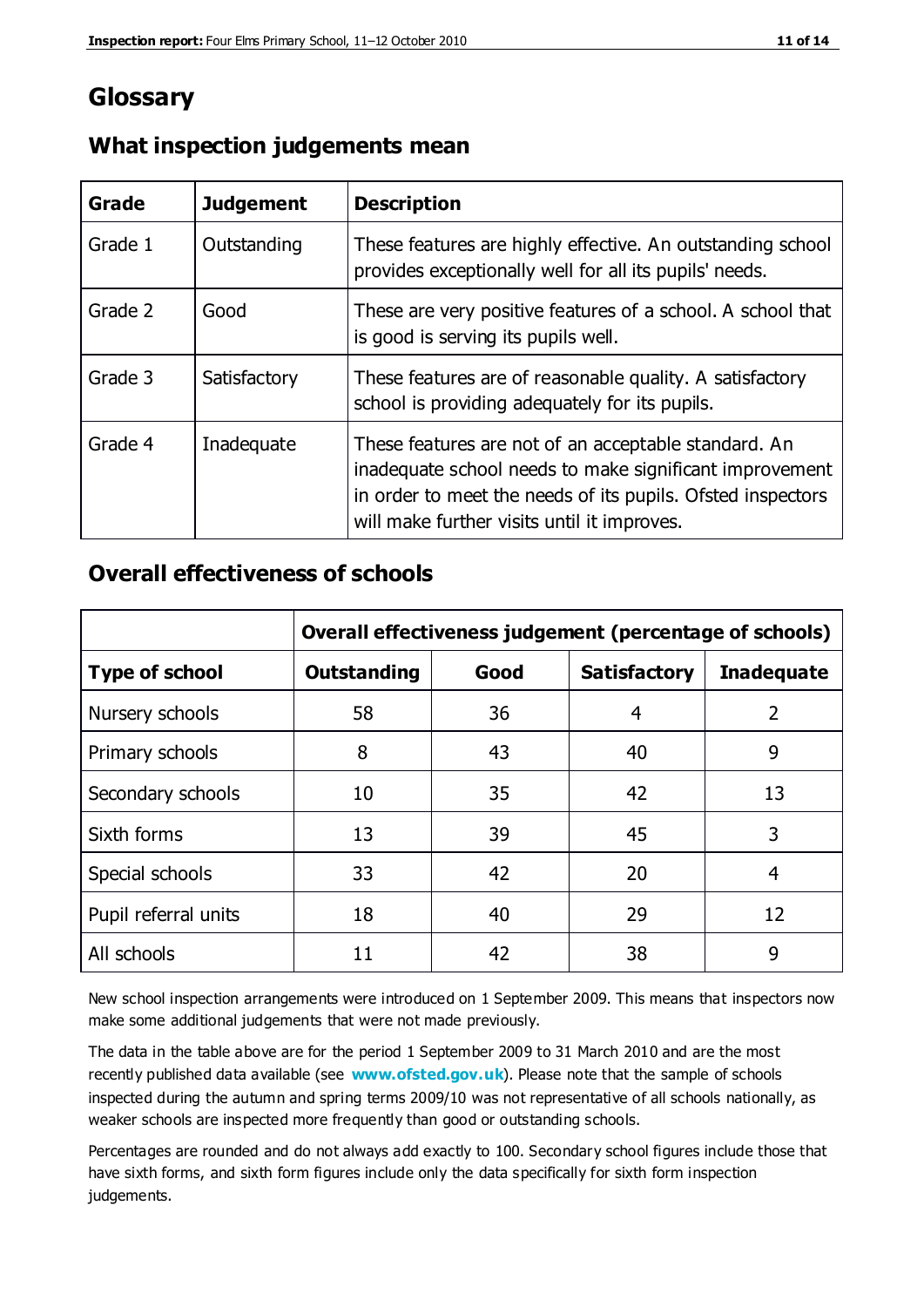# **Common terminology used by inspectors**

| Achievement:               | the progress and success of a pupil in their learning,<br>development or training.                                                                                                                                                          |  |
|----------------------------|---------------------------------------------------------------------------------------------------------------------------------------------------------------------------------------------------------------------------------------------|--|
| Attainment:                | the standard of the pupils' work shown by test and<br>examination results and in lessons.                                                                                                                                                   |  |
| Capacity to improve:       | the proven ability of the school to continue<br>improving. Inspectors base this judgement on what<br>the school has accomplished so far and on the quality<br>of its systems to maintain improvement.                                       |  |
| Leadership and management: | the contribution of all the staff with responsibilities,<br>not just the headteacher, to identifying priorities,<br>directing and motivating staff and running the school.                                                                  |  |
| Learning:                  | how well pupils acquire knowledge, develop their<br>understanding, learn and practise skills and are<br>developing their competence as learners.                                                                                            |  |
| Overall effectiveness:     | inspectors form a judgement on a school's overall<br>effectiveness based on the findings from their<br>inspection of the school. The following judgements,<br>in particular, influence what the overall effectiveness<br>judgement will be. |  |
|                            | The school's capacity for sustained<br>improvement.                                                                                                                                                                                         |  |
|                            | Outcomes for individuals and groups of pupils.                                                                                                                                                                                              |  |
|                            | The quality of teaching.                                                                                                                                                                                                                    |  |
|                            | The extent to which the curriculum meets<br>pupils' needs, including, where relevant,<br>through partnerships.                                                                                                                              |  |
|                            | The effectiveness of care, guidance and<br>support.                                                                                                                                                                                         |  |
| Progress:                  | the rate at which pupils are learning in lessons and<br>over longer periods of time. It is often measured by<br>comparing the pupils' attainment at the end of a key                                                                        |  |

stage with their attainment when they started.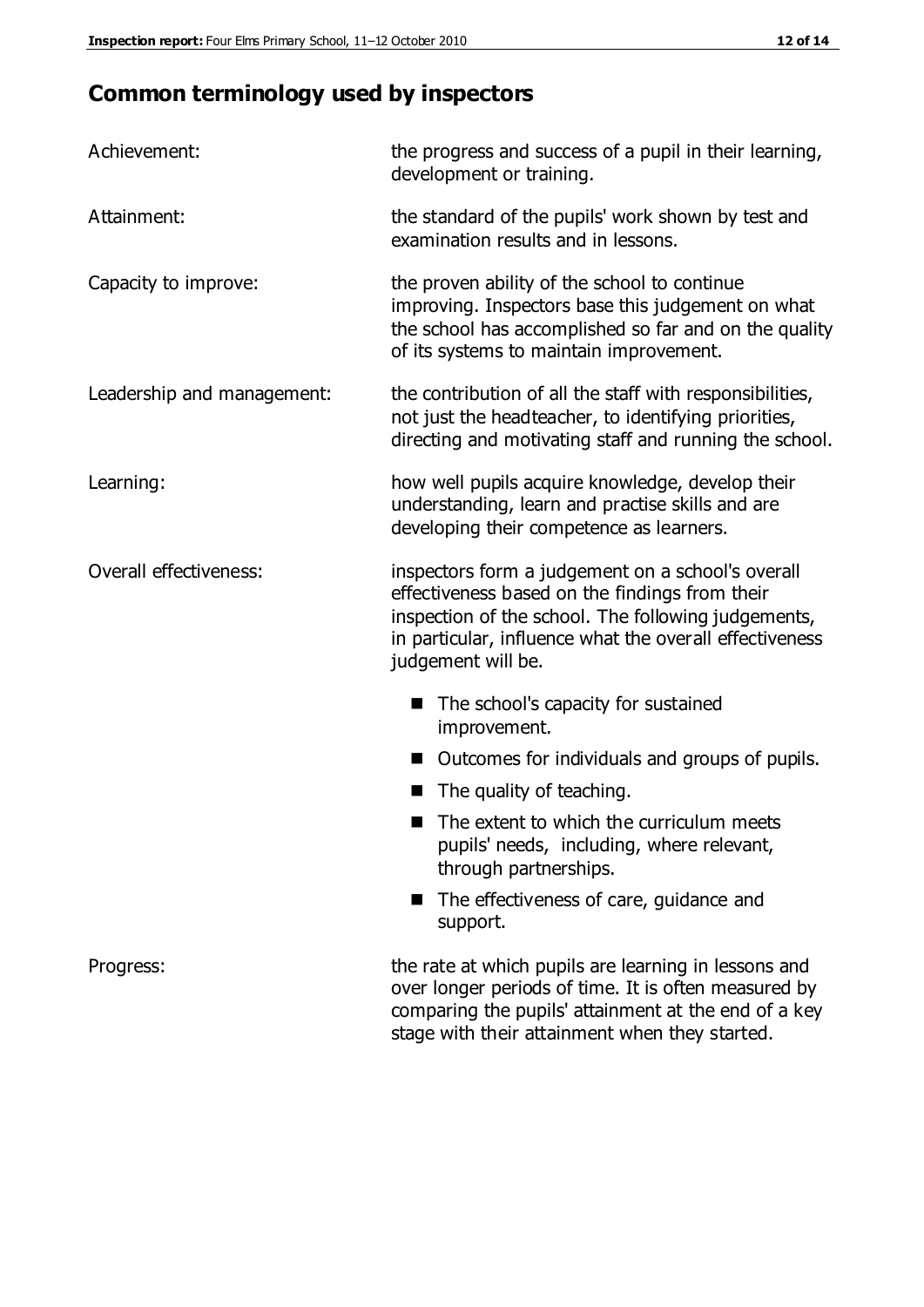#### **This letter is provided for the school, parents and carers to share with their children. It describes Ofsted's main findings from the inspection of their school.**

#### 13 October 2010

#### Dear Pupils

#### **Inspection of Four Elms Primary School, Edenbridge TN8 6NE**

Thank you for welcoming us to your school and for talking to us about your work. You were very polite and friendly. We agree with you that your school is good and that you learn new things quickly.

These are some of the things we found out about your school.

- Children in the Reception class have settled very quickly and are already making good progress.
- You are taught well in Years 1 to 6 and this helps you to make good progress and achieve well.
- You enjoy school and try your best. There are lots of fun things to do outside lessons and it is great that you are learning about looking after the planet.
- You have a good understanding of how to stay safe and healthy. Well done to the school council for your recent work on making school an even safer place to be.
- All of the adults in the school look after you well. They give you good help when you are struggling with your work.
- The school is well led and managed, and all of the adults are working very hard to make the school even better.

This is what we have asked your school to do next.

- Make sure that more time is allowed for science lessons and that teachers always expect enough of you when you are writing in science.
- Give you more opportunities to learn about cultures other than your own.

We wish you all well for the future. All of you can help your teachers by continuing to work hard all of the time and trying to make sure you always present your work neatly.

Yours sincerely

Mike Capper Lead inspector



improving lives